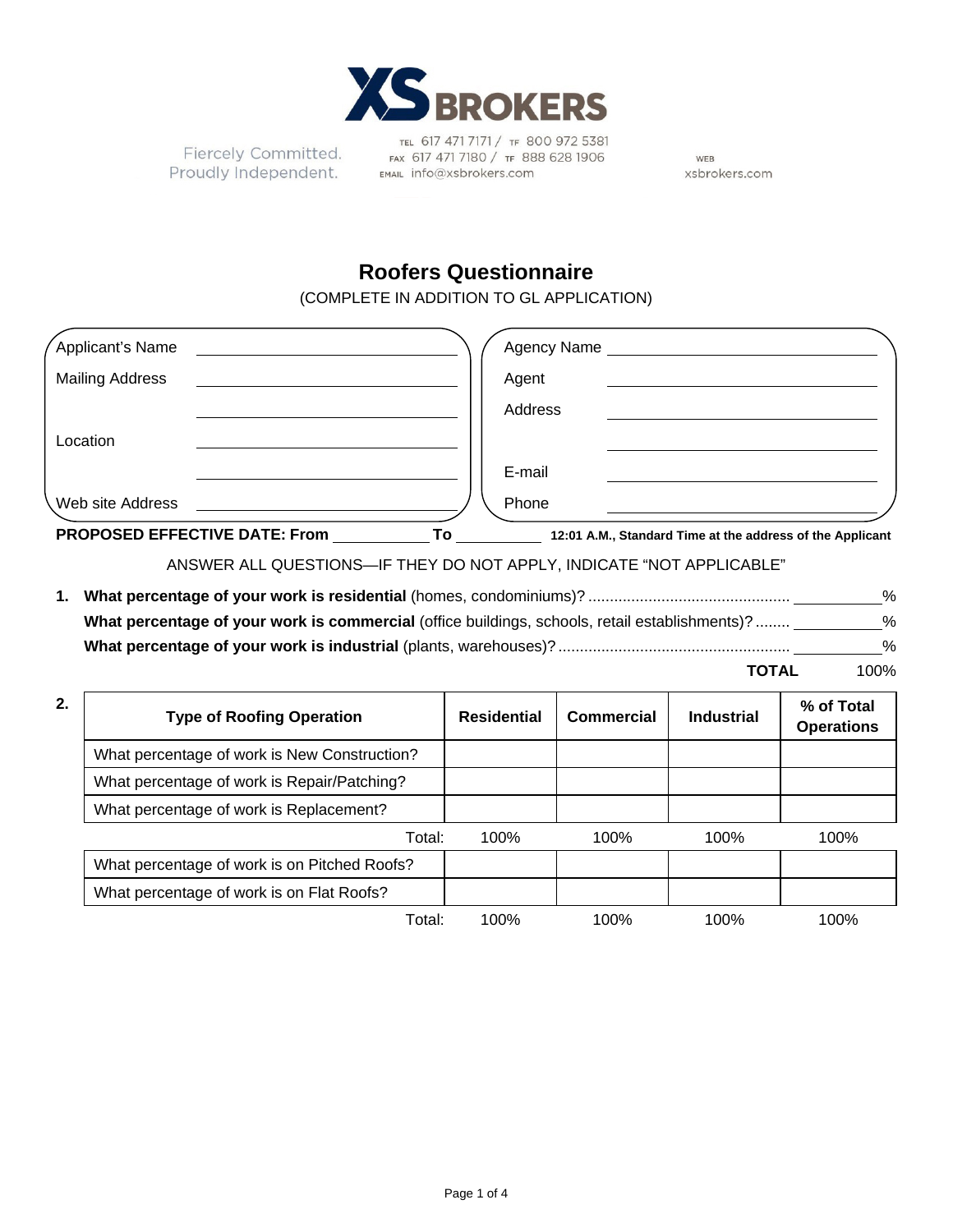| of operation within Type of Roofing Operation  |                                                                                                                                                                                    |                |                                     |                | <b>Operations</b>                   |
|------------------------------------------------|------------------------------------------------------------------------------------------------------------------------------------------------------------------------------------|----------------|-------------------------------------|----------------|-------------------------------------|
| Shingles/Shakes:                               | Asphalt                                                                                                                                                                            |                |                                     |                |                                     |
|                                                | Fiberglass                                                                                                                                                                         |                |                                     |                |                                     |
|                                                | Wood                                                                                                                                                                               |                |                                     |                |                                     |
|                                                | Concrete                                                                                                                                                                           |                |                                     |                |                                     |
|                                                | Slate                                                                                                                                                                              |                |                                     |                |                                     |
| Metal                                          |                                                                                                                                                                                    |                |                                     |                |                                     |
| Shingle Ply                                    |                                                                                                                                                                                    |                |                                     |                |                                     |
| Tile                                           |                                                                                                                                                                                    |                |                                     |                |                                     |
| Polyurethane Foam:                             | Sheet Form                                                                                                                                                                         |                |                                     |                |                                     |
|                                                | Sprayed                                                                                                                                                                            |                |                                     |                |                                     |
| Hot Tar and/or Asphalt/Built up                |                                                                                                                                                                                    |                |                                     |                |                                     |
| Rubber/Elastomerics                            |                                                                                                                                                                                    |                |                                     |                |                                     |
| Other (describe):                              |                                                                                                                                                                                    |                |                                     |                |                                     |
|                                                | <b>Check work done other than roofing:</b> $\Box$ Waterproofing<br>If hot tar, torch or other "hot process" is used, explain in detail the process and what safety precautions are | 100%<br>Total: | 100%<br>□ Siding □ Asbestos removal | 100%           | 100%<br>$\Box$ Rain gutters         |
|                                                |                                                                                                                                                                                    |                |                                     |                |                                     |
|                                                |                                                                                                                                                                                    |                |                                     |                | %                                   |
|                                                | 6. Check the type of work subcontracted out: I Waterproofing I Siding<br>Carpentry $\Box$ Insulation $\Box$ Other (describe):                                                      |                |                                     | $\Box$ Hot tar | $\Box$ Rain gutters                 |
|                                                | 7. What is the annual cost of the work subcontracted out? $\$ $\$                                                                                                                  |                |                                     |                |                                     |
|                                                |                                                                                                                                                                                    |                |                                     |                |                                     |
| $\Box$ More than three years $\Box$ Never kept | 9. How long are Certificates of Insurance kept? $\Box$ Until job ends $\Box$ One year                                                                                              |                |                                     |                | $\Box$ Two years $\Box$ Three years |
|                                                |                                                                                                                                                                                    |                |                                     |                |                                     |
|                                                |                                                                                                                                                                                    |                |                                     |                |                                     |
| <b>GENERAL INFORMATION</b>                     |                                                                                                                                                                                    |                |                                     |                |                                     |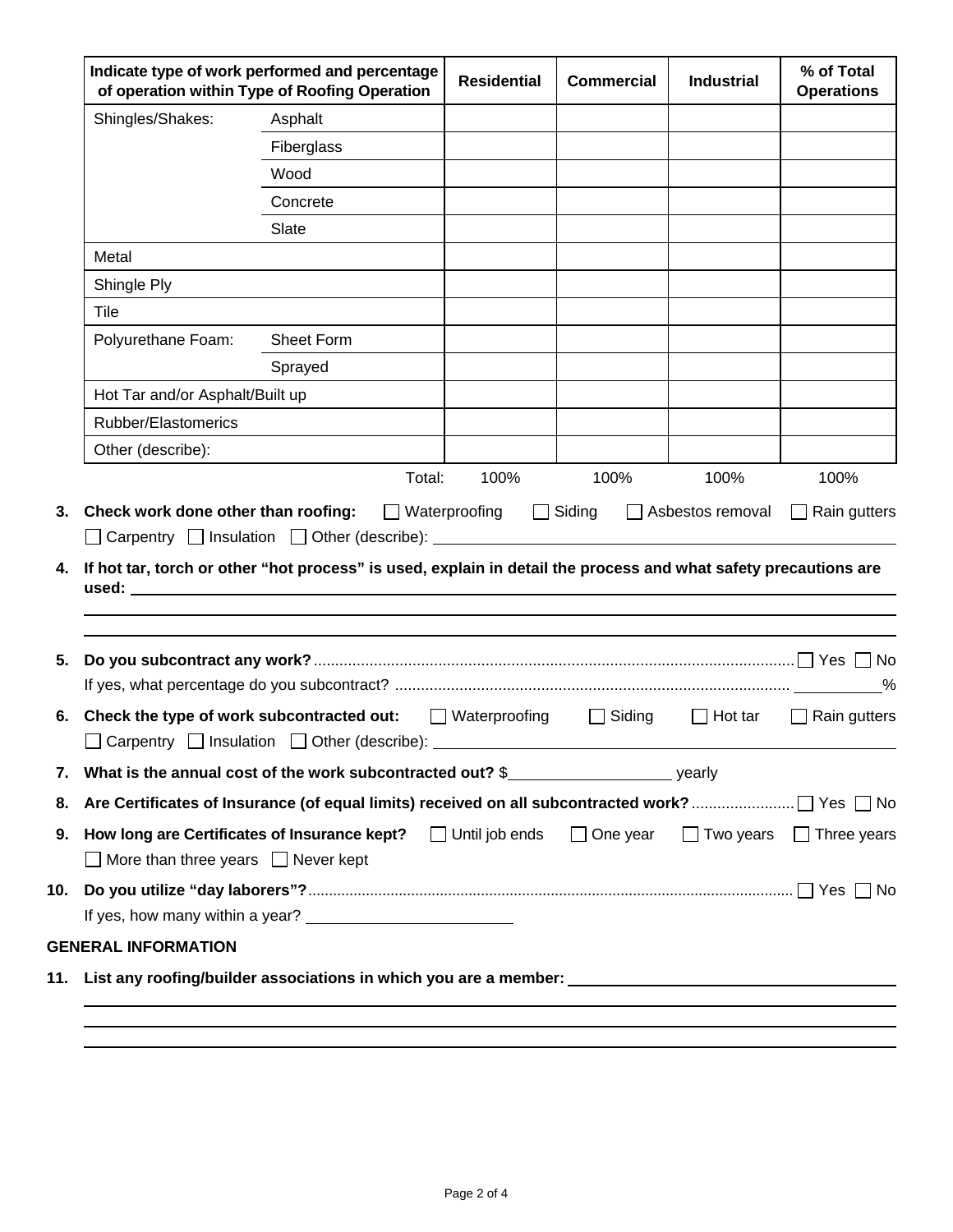## **12. Receipts, Payroll & Number of Employees for previous three years:**

| Year | <b>Receipts</b>                    | Payroll                                                                                                               | No. of Full-Time<br><b>Employees</b>                                             | <b>No. of Part-Time</b><br><b>Employees</b> |  |  |  |
|------|------------------------------------|-----------------------------------------------------------------------------------------------------------------------|----------------------------------------------------------------------------------|---------------------------------------------|--|--|--|
|      | \$                                 | $\mathsf{\$}$                                                                                                         |                                                                                  |                                             |  |  |  |
|      | \$                                 | \$                                                                                                                    |                                                                                  |                                             |  |  |  |
|      | \$                                 | $\boldsymbol{\mathsf{S}}$                                                                                             |                                                                                  |                                             |  |  |  |
|      |                                    |                                                                                                                       |                                                                                  |                                             |  |  |  |
|      | If yes, attach copies of warranty. |                                                                                                                       |                                                                                  |                                             |  |  |  |
|      |                                    | 14. What is the average height of buildings you work on? _______________________ stories                              |                                                                                  |                                             |  |  |  |
|      |                                    | 15. What is the tallest building you will work on? ________________________ stories                                   |                                                                                  |                                             |  |  |  |
|      |                                    |                                                                                                                       | 16. Where do you dispose of trash/waste/scraps? ________________________________ |                                             |  |  |  |
|      |                                    |                                                                                                                       |                                                                                  |                                             |  |  |  |
|      |                                    |                                                                                                                       |                                                                                  |                                             |  |  |  |
|      |                                    |                                                                                                                       |                                                                                  |                                             |  |  |  |
|      |                                    |                                                                                                                       |                                                                                  |                                             |  |  |  |
|      |                                    |                                                                                                                       |                                                                                  |                                             |  |  |  |
|      |                                    |                                                                                                                       |                                                                                  |                                             |  |  |  |
|      |                                    |                                                                                                                       |                                                                                  |                                             |  |  |  |
|      |                                    |                                                                                                                       |                                                                                  |                                             |  |  |  |
|      |                                    |                                                                                                                       |                                                                                  |                                             |  |  |  |
|      |                                    |                                                                                                                       |                                                                                  |                                             |  |  |  |
|      |                                    | 20. List the five largest jobs and types in the last three years:                                                     |                                                                                  |                                             |  |  |  |
| 1.   |                                    | <u> 1989 - Johann Harry Harry Harry Harry Harry Harry Harry Harry Harry Harry Harry Harry Harry Harry Harry Harry</u> |                                                                                  |                                             |  |  |  |
| 2.   |                                    |                                                                                                                       |                                                                                  |                                             |  |  |  |
|      |                                    |                                                                                                                       |                                                                                  |                                             |  |  |  |
| 3.   |                                    |                                                                                                                       |                                                                                  |                                             |  |  |  |
|      |                                    |                                                                                                                       |                                                                                  |                                             |  |  |  |
| 4.   |                                    |                                                                                                                       |                                                                                  |                                             |  |  |  |
| 5.   |                                    |                                                                                                                       |                                                                                  |                                             |  |  |  |
|      |                                    |                                                                                                                       |                                                                                  |                                             |  |  |  |
|      |                                    |                                                                                                                       |                                                                                  |                                             |  |  |  |
|      | <b>MATERIALS AND EQUIPMENT</b>     |                                                                                                                       |                                                                                  |                                             |  |  |  |

**22. List the type of owned equipment used on the job:** 

 $\overline{a}$